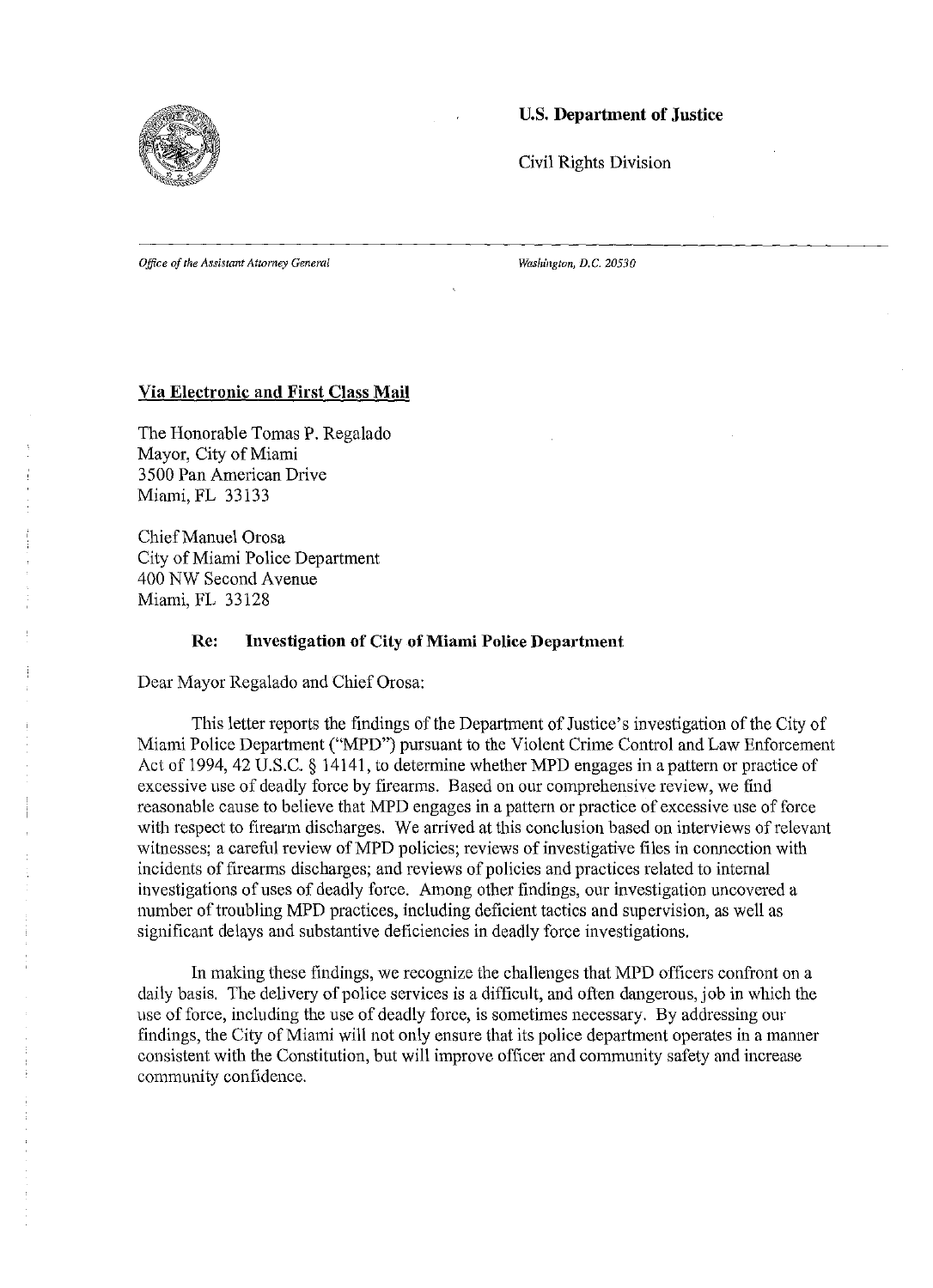In addition, MPD has fully investigated only 24 of the 33 shooting incidents between 2008 and 2011, and has allowed multiple investigations to remain unfinished for three years or longer. Of the 17 shootings from the 2010-2011 period, only 10 have a completed investigation. MPD itself determined 3 of these 10 shootings were unjustified, including one shooting in which Chief Manuel Orosa reversed the findings of the Firearms Review Board, which had originally found the shooting justified. Throughout the entire period of our review - 2008 through **2011**  we identified other shootings that appear unjustified and may have resulted from tactical and training deficiencies.

Finally, a small number of officers were involved in a disproportionate number of shootings. A combination of seven officers participated in over a third of the 33 officer-involved shootings. Had the shooting investigations been completed in a timely fashion, corrective action could have been undertaken and may have prevented the harm that can result from officers' repeated shootings, such as injury or death to the officer and/or the subject, trauma to the officer and others, and costly legal settlements, among other types of harm.

We commend MPD and Chief Orosa, who was sworn in on December 20, 2011, for recognizing some of the problems we found and pursuing initiatives to address them, such as those laid out in Chief Orosa's July 2012 written response to our investigation, which include the restructuring of the Tactical Operations Section, improvements to community relationships, establishment of a Professional Compliance Section, the proposed creation of a Major Case Team to investigate officer-involved shootings, and changes to the case review process in Internal Affairs, among others. We look forward to continuing our collaborative relationship with MPD in crafting and implementing sustainable reforms. Our review benefited from the productive dialogue we have had with MPD supervisors and officers, City of Miami officials, the Civilian Investigative Panel, and members of the Miami community.

Although we appreciate the cooperation and professionalism that MPD personnel demonstrated during the investigation, our ability to complete the investigation was delayed by MPD's frequent inability to produce necessary documents in a timely fashion. Delays in production were partly attributable to the fact that so many internal investigations were long overdue and could not be reviewed until completed. For example, despite repeated requests beginning from our first document request dated December 9,2011, and follow-up requests dated July 20, 2012, September 20, 2012, and November 1, 2012, we still have not received the complete file for all of the shootings files we requested. It took months for us to receive other shooting investigation files we requested. More timely investigations, better investigative tracking and effective accountability measures would help MPD to prevent such internal delays and would likely reduce the number of officer-involved shootings going forward.

This includes shootings that resulted in both fatal and non-fatal injuries and those in which an officer fired but missed. We reviewed all shootings for which MPD provided documentation.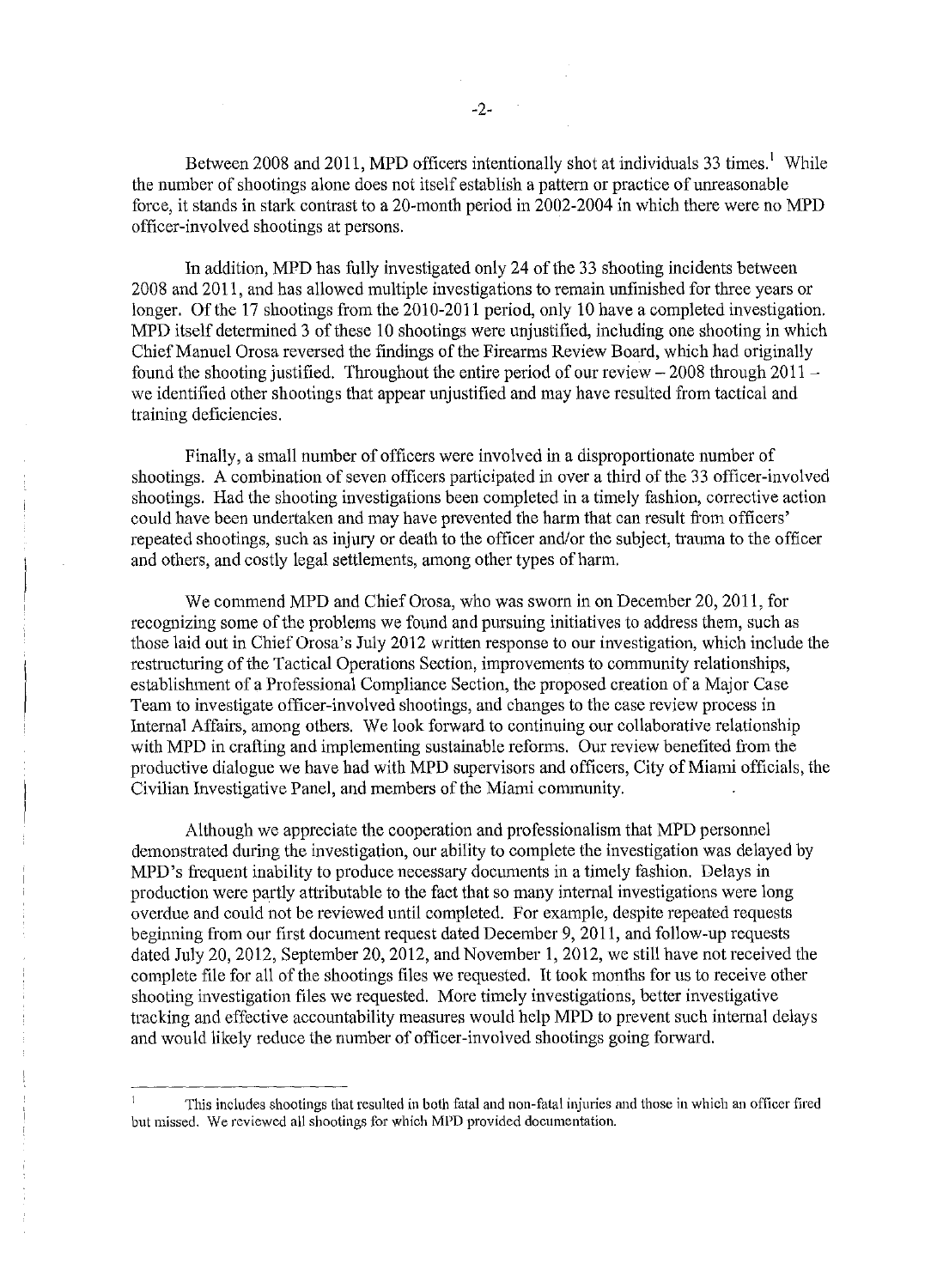### **I. BACKGROUND**

This is the second time that the Department of Justice has had cause to investigate MPD in about a decade. Our first investigation, which began in May 2002, was predicated on allegations that officers used excessive deadly and non-deadly force. In the year prior to commencing that investigation, thirteen MPD officers were indicted on conspiracy charges for lying and planting physical evidence, including guns, in an effort to undermine the investigations of four officer-involved shootings. The indictments implicated officers at various levels of the chain of command, including supervisory staff, and resulted in six convictions. Then-Mayor Joe Carollo and Chief Raul Martinez, who was shortly thereafter succeeded by Chief John Timoney, requested a federal investigation of the department when the indictments became public. During the course of that investigation, we inspected MPD operations on four occasions, reviewed numerous policies and case files, interviewed members of the community and MPD staff, and provided detailed technical assistance.

We did not find a pattern or practice of excessive force in officer-involved shootings during the first investigation, but we uncovered serious deficiencies in MPD's investigative practices and observed that officers' use of deadly force was sometimes avoidable. MPD investigators routinely failed to pursue inconsistencies in officer or witness accounts, and left glaring omissions unexplored. The presence of conflicting statements and omissions, left unresolved by investigators, raised serious questions about the usefulness of the investigations and MPD's ability to discern what actually happened. In some cases, investigators also failed to question apparent breaches of the chain of custody of key evidence, such as a subject's gun. We concluded that MPD's failure to thoroughly investigate shootings, like the deficiencies we found in investigations of other types of uses of force, led to dubious internal conclusions about the appropriateness of force. These deficiencies led to a heightened risk that MPD officers would use force, including deadly force, excessively.

Although MPD demonstrated a willingness to address our concerns in several areas, a significant number of troubling uses of force occurred after our March 2003 technical assistance letter. In a follow-up technical assistance letter in January 2006, we recommended that MPD improve accountability by modifying its policies and training to require, among other things, more diligent and thorough investigations by supervisors. We recommended that MPD improve training for line supervisors and Internal Affairs investigators in interview techniques, assessing the credibility of witnesses, and impartiality in the interview process. We recommended that training emphasize that investigators should consider all relevant evidence, including circumstantial, direct, and physical evidence, as appropriate, in making credibility determinations.

In response to our technical assistance, MPD revised its policies, procedures and practices to ensure that every use of force is reported and adequately investigated. MPD made important changes to its policies that significantly restricted the use of deadly force, resulting in a 20-month period between December 2002 and September 2004 when no MPD officer discharged his or her firearm at anyone. We attributed this dramatic improvement to changes in policies and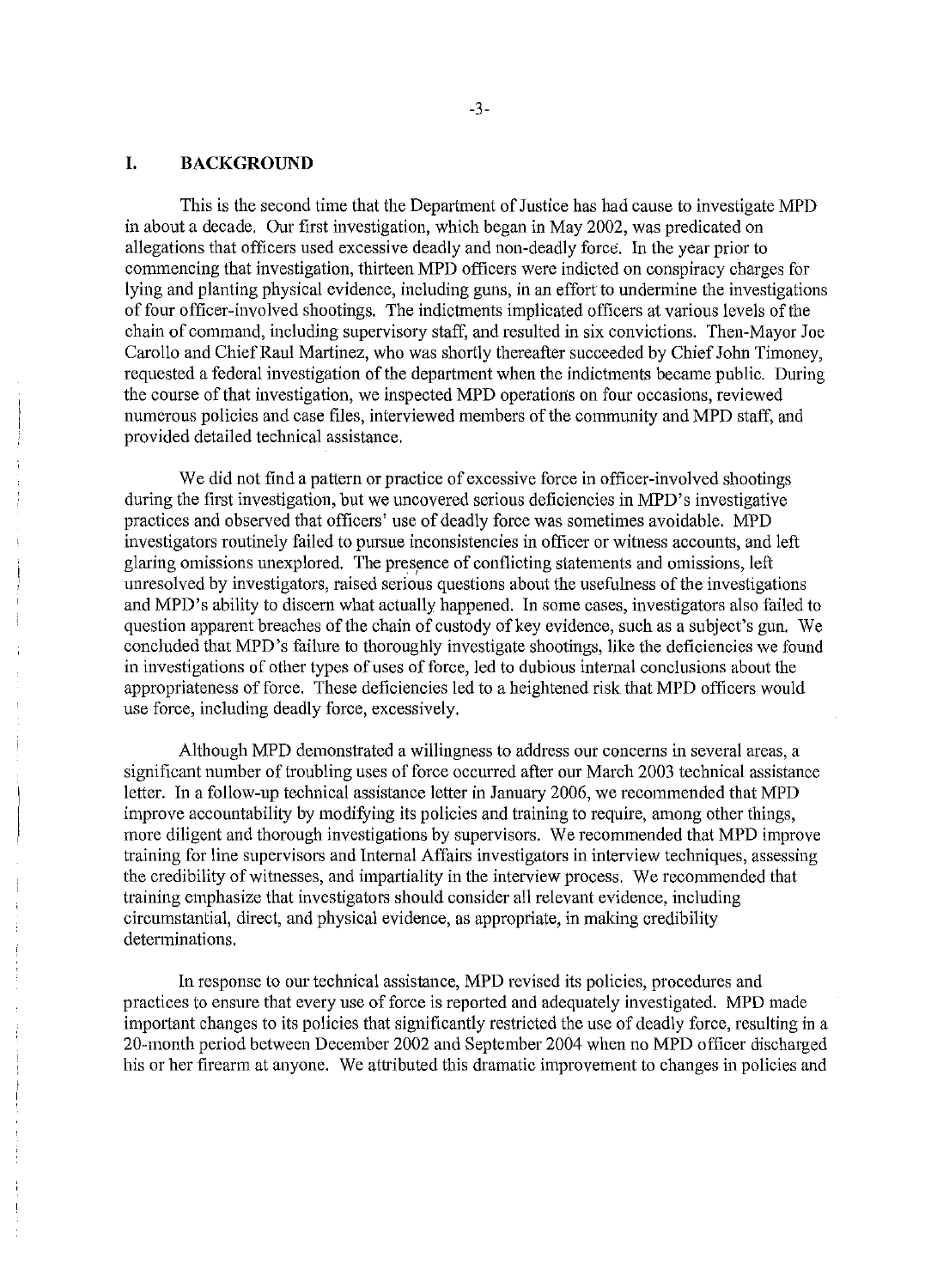procedures, increased accountability, and increased supervision within the specialized units, such as SWAT and the Problem-Solving Teams. Accordingly, we closed the investigation without a formal agreement in 2006.

Our current investigation commenced on November 16, 2011, after MPD officers fatally shot seven young African-American men during an eight-month period spanning 2010 and 2011. The shootings gave rise to widespread community concern about MPD's use of deadly force and led to multiple requests for a Department of Justice investigation. Like the prior investigation, the current investigation also arose during a wave of corruption allegations involving sworn MPD officers and supervisors, including allegations of extortion and obstruction of justice.

This investigation was a joint effort of the Civil Rights Division and the United States Attorney's Office for the Southern District of Florida. We conducted our investigation with the assistance of a police practices use of force expert who assisted us during our prior investigation. We reviewed approximately 17,000 documents, including forensic reports, investigative reports, transcripts, photographs, recordings, policies and procedures, and training materials. We also interviewed Chief Orosa, MPD command staff, homicide detectives and sergeants, Internal Affairs personnel, and representatives from the Fraternal Order of Police. In addition, we met with citizens' groups, other community leaders and victims' family members.

# **II. APPLICABLE LEGAL STANDARDS**

Section 14141 authorizes the United States to file a legal action when it has reasonable cause to believe that a law enforcement agency engages in a pattern or practice of violations of the Constitution or laws of the United States. For a court to find a pattern or practice, it does not need to find a set number of incidents or acts. *See United States* v. *W. Peachtree Tenth Corp.,*  437 F.2d 221,227 (5th Cir. 1971) ("The number of [violations] ... is not determinative .... In any event, no mathematical formula is workable, nor was any intended. Each case must turn on its own facts"). A pattern or practice may be found by examples representing typical conduct, as opposed to isolated instances. *In!'l Bhd. a/Teamsters* v. *United States,* 431 U.S. 324, 336 n.16 (1977) (noting that the phrase "pattem or practice" "was not intended as a term of art," but should be interpreted according to its usual meaning "consistent with the understanding of the identical words" used in other federal civil rights statutes).

Courts analyze Fourth Amendment claims of excessive force, deadly or not, under the Supreme Court's objective reasonableness standard. This standard weighs the level of force used by an officer against: 1) the severity of the crime; 2) the immediacy of the threat posed by the suspect; and 3) whether the suspect sought to evade or resist arrest. *Graham* v. *Connor,* 490 U.S. 386,396 (1989); *Scott* v. *Harris,* 550 U.S. 372, 382-84 (2007); *see also Priester* v. *City of Riviera Beach, Fla.;* 208 F.3d 919,924 (11th Cir. 2000); *Crenshaw* v. *Lister,* 556 F.3d 1283, 1290 (11th Cir. 2009). Police should also provide a waming, if feasible, before using deadly force. *Tennessee* v. *Garner,* 471 U.S. 1, 11-12 (1985). A police officer may not use deadly force against an unarmed and otherwise non-dangerous subject, *see Garner,* 471 U.S. at 11, and not every situation involving an armed subject calls for the use of deadly force. *Graham*, 490 U.S. at 396-97; *Pablo Hernandez* v. *City a/Miami,* 302 F.Supp.2d 1373,1376-80 (S.D. FL 2004). In the case of fleeing suspects, a law enforcement officer may use deadly force ifhe or she "(1) 'has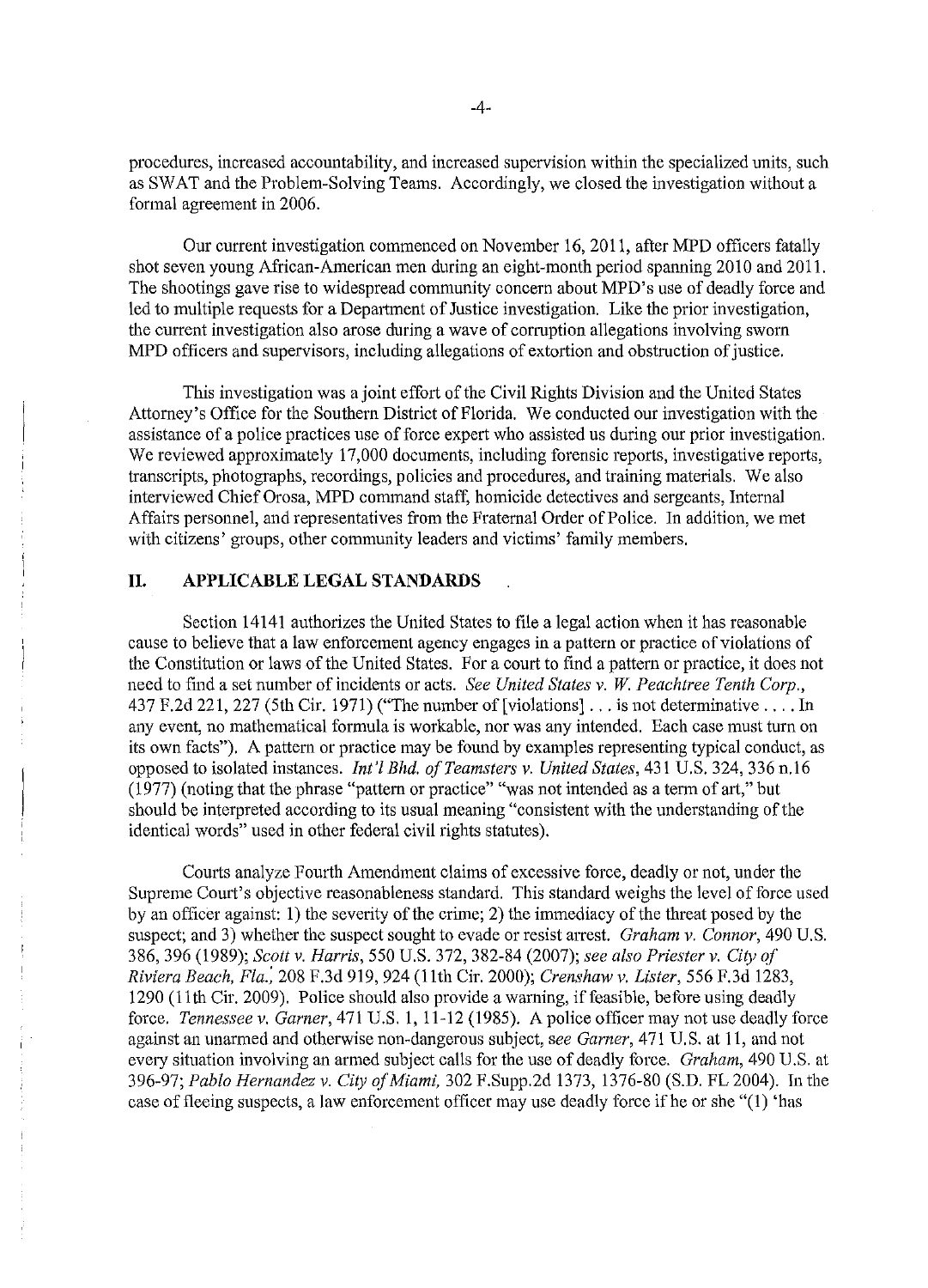probable cause to believe that the suspect poses a threat of serious physical harm, either to the officer or to others' or 'that he has committed a crime involving the infliction or threatened infliction of serious physical harm'; (2) reasonably believes that the use of deadly force was necessary to prevent escape; *and* (3) has given some warning about the possible use of deadly force, if feasible." *McCullough v. Antolini*, 559 F.3d 1201, 1206 (11th Cir. 2009) (quoting *Vaughan* v. *Cox,* 343 F.3d 1323, 1329-30 (11th Cir. 2003) and *Garner,* 471 U.S. at 11-12); *see also Scott,* 550 U.S. at 382 n.9 (2007) (explaining that *Garner's* use of "to prevent escape" was merely an application of the main prong which is "to prevent serious physical harm").

The deadly force analysis requires a balancing of the nature and quality of the intrusion on the individuals' Fourth Amendment interests against the interests of the government, which include protecting the safety of the involved police officers as well as the public at large. *See Mercado* v. *City of Orlando,* 407 F.3d 1152, 1157 (11th Cir. 2005). Courts consider the reasonableness of an officer's use of force through a fact-dependent inquiry that is based on the totality of the circumstances. "[T]he question is whether the officers' actions are 'objectively reasonable' in light of the facts and circumstances confronting them, without regard to their underlying intent or motivation." *Graham,* 490 U.S. at 397; *see also Fils* v. *City of Aventura,*  647 F, 3d 1272, 1288 (11th Cir. 2011) (engaging in a fact-intensive inquiry of the circumstances confronting officers prior to use of force to assess reasonableness).

### **III. FINDINGS REGARDING USE OF DEADLY FORCE**

We find that MPD engages in a pattern or practice of excessive force with respect to firearms discharges, in violation of the Fourth Amendment to the United States Constitution and Section 14141. In 2006, we closed our first investigation confident that MPD had adopted and implemented the reforms necessary to ensure constitutional policing, as well as a system of accountability to ensure that those reforms would endure. Unfortunately, many of the systemic problems we believed were fixed have reoccurred, evidenced by a steady rise in officer-involved shootings.<sup>2</sup> As detailed further below, MPD itself recently found three of these shootings unjustified, and we found that a number of additional shootings were questionable at best. Many arose as a result of tactical and/or operational deficiencies, and opportunities to learn from these deficiencies were squandered by inadequate and untimely investigations. While the significant decrease in the number of shootings in 2012 while under increased public scrutiny indicates that MPD may be capable of addressing this problem,<sup>3</sup> it also underscores that the previous spike in officer-involved shootings may have been avoidable, and that continued, court-enforceable oversight is necessary to ensure lasting reforms.

There were no shootings in 2003, two in 2004, four in 2005, one in 2006, seven in 2007, eight in 2008, eight in 2009, eight in 2010, and nine in 2011.

There were four shootings in 2012.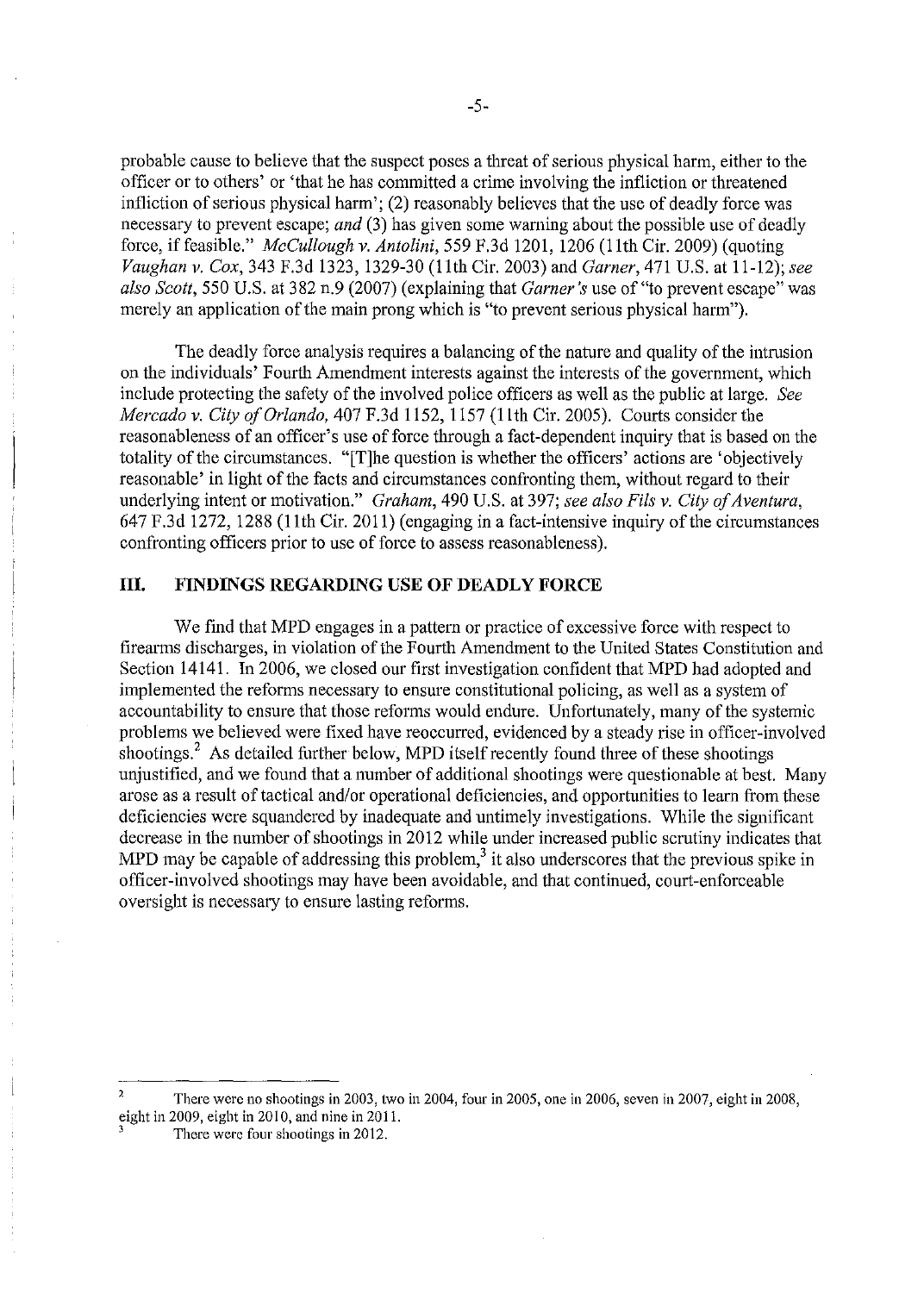## A. The City of Miami Police Department Has Engaged in a Pattern or Practice of Excessive Force in Officer-Involved Shootings at Persons

## 1. MPD Itself Found that Officers' Use of Force Was Unjustified in Three **Cases**

In the past three years, MPD has found at least three officer-involved shootings unjustified. In one case, MPD terminated the officer after he killed an unarmed motorist and wounded an unarmed passenger in 2011. MPD rejected the shooting officer's statement that he saw a dark object in the driver's hand that appeared to be a weapon. MPD also appeared to credit a witness's account that the passenger complied with the officer's demands to show his hands. Notably, the shooting officer was also involved in a non-shooting role in a 2008 shooting that is still under investigation. Had MPD fully investigated the 2008 shooting, perhaps retraining or other corrective action may have been taken which could have influenced whether the 2011 shooting had to occur.

In the second case, MPD disciplined an officer after the officer shot at a motorist who reached into his back pocket to retrieve his wallet after the officer requested identification. The Firearms Review Board voted 4-1 that the shooting was justified. The dissenting Firearms Review Board member noted that (1) the officer should have anticipated that the driver would reach into his rear pocket to get identification; and (2) it was questionable that the officer gave several commands as he claimed. Chief Orosa overruled the Firearms Review Board to find the shooting unjustified.

In the third case, MPD disciplined an officer after the officer shot several times at a subject in a fleeing vehicle. The officer had witnessed the subject repeatedly shoot another man in front of a building before the subject turned the gun towards the officer and then entered a vehicle and fled. The Firearms Review Board found that the officer was unjustified in delivering the last of several shots since the car was fleeing and there was no longer an imminent threat to the officer. It is extremely dangerous to shoot at a moving vehicle and the practice is prohibited by policy in many departments. Should the driver become incapacitated; he or she could lose control of the vehicle creating a serious risk of harm to bystanders.

MPD's own finding of a 13% unjustified shooting rate (3 of the 24 completed investigations) is one factor underlying our determination of a pattern or practice of unconstitutionally excessive deadly force. Throughout the entire period of our review - 2008 through  $2011$  – we identified other shootings that appear unjustified and may have resulted from tactical and training deficiencies. In order to ensure that the use of deadly force by law enforcement officers is constitutional and limited, an agency must maintain clear policies and procedures, require effective training, provide close supervision, hold individuals accountable for their actions, and ensure complete, objective and timely investigations of uses of force. Further, an agency must ensure that the lessons learned in shootings reviews about training, tactics, equipment and policy actually result in changes to policy, training and practice, if warranted. MPD's deficiencies in these areas have created an environment in which unnecessary harm occurred, and in which the threat of future unnecessary harm persists.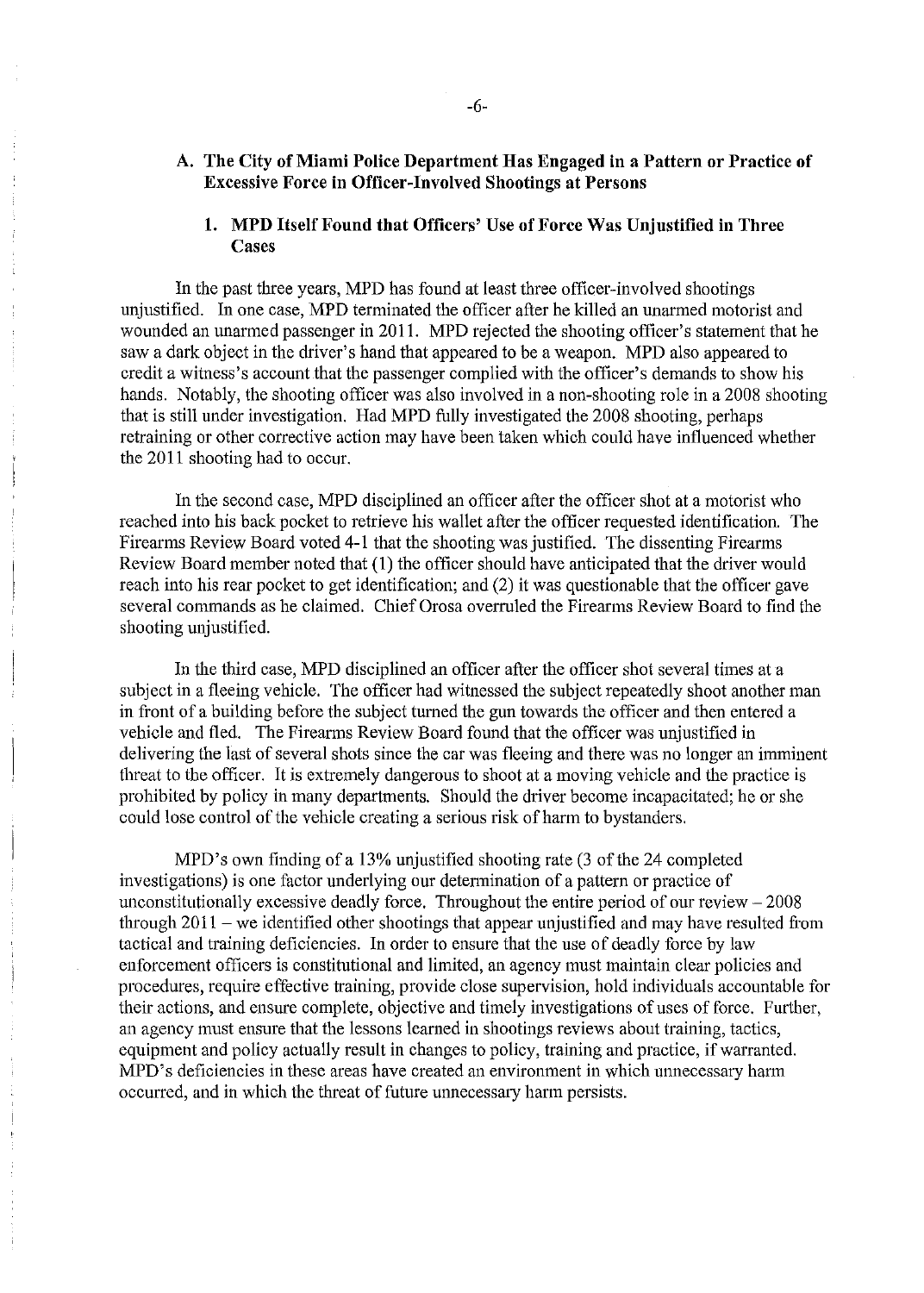#### **2. MPD Officers Routinely Employ Poor Tactics**

Many of the shooting investigations that we reviewed, including those that did not involve officers from specialized units, revealed poor tactical decisions by officers. MPD's own review of some of these incidents recognized deficiencies such as poor marksmanship, shooting from too great a distance, failure to follow perimeter protocol, and firing at a moving vehicle. In other incidents, though, as described below, we found other serious deficiencies that MPD did not find. In addition to increasing the likelihood that officers will use deadly force unnecessarily, tactical deficiencies can endanger the lives of officers and bystanders.

On multiple occasions, we found that officers failed to await backup before engaging a subject known to be possibly armed, thereby placing themselves and civilians in danger. In one case, an officer conducted a felony stop in a busy traffic intersection when he had reason to believe that the subject was armed. Numerous civilians were in the vicinity as the officer and subject subsequently exchanged gunfire, exposing civilians to grave potential harm. The officer should have waited for backup and attempted to conduct the stop in an area with less civilian activity. In another case, an officer apparently entered a dark building alone in search of an unknown and unarmed subject, who was ultimately shot by the officer. The circumstances of the search did not present an immediate risk to the public that necessitated entry without backup. The officer had no information about whether or not the subject was armed prior to entering the building and placed himself at significant risk of harm by proceeding without assistance.

There were several incidents where officers fired their weapons without sufficient regard for potential risks to the community. MPD noted some incidents where officers' marksmanship was questionable or where officers fired from too great a distance to assure accuracy. Our review noted several reports of officers' bullets being lodged in the homes and vehicles of bystanders. Stray bullets can be lethal to innocent bystanders, but the conduct of officers in several cases suggests that this risk is not recognized as an important tactical consideration. In one case, an officer chasing a subject fired numerous shots into a dark alley that was surrounded by homes, but investigators apparently could not determine the terminus for most of the shots. In another case, an officer fired at a moving vehicle in a populated area after the risk of danger posed by the driver had abated. These examples present very real dangers that should require MPD to demand restraint when officers use deadly force.

We were also concerned that officers failed to avail themselves of feasible lower-force options before shooting at someone, especially in cases involving persons in obviously compromised mental states or persons with mental illness.<sup>4</sup> In one example, officers entered the residence of a possibly armed subject without backup. The subject was clearly inebriated, stumbling, and moving slowly. The subject approached the officers while armed with a knife and was shot. At least one other officer-involved shooting involved similar facts, in which the officers may have been able to maintain a safer distance between themselves and the subject, thereby reducing risk of harm to themselves, if they had waited for backup and used less-lethal options that were available to them at the time. In another case, a man known by MPD to have

<sup>4</sup> On September 12, 2012, we similarly found that the Portland Police Bureau (Oregon) engaged in **unnecessary or unreasonable force during interactions with people who have or are perceived to have mental illness.**  (http://www .justiee.goy/ertiabout/sp I/documents/ppb \_findings \_9-12-12. pdf).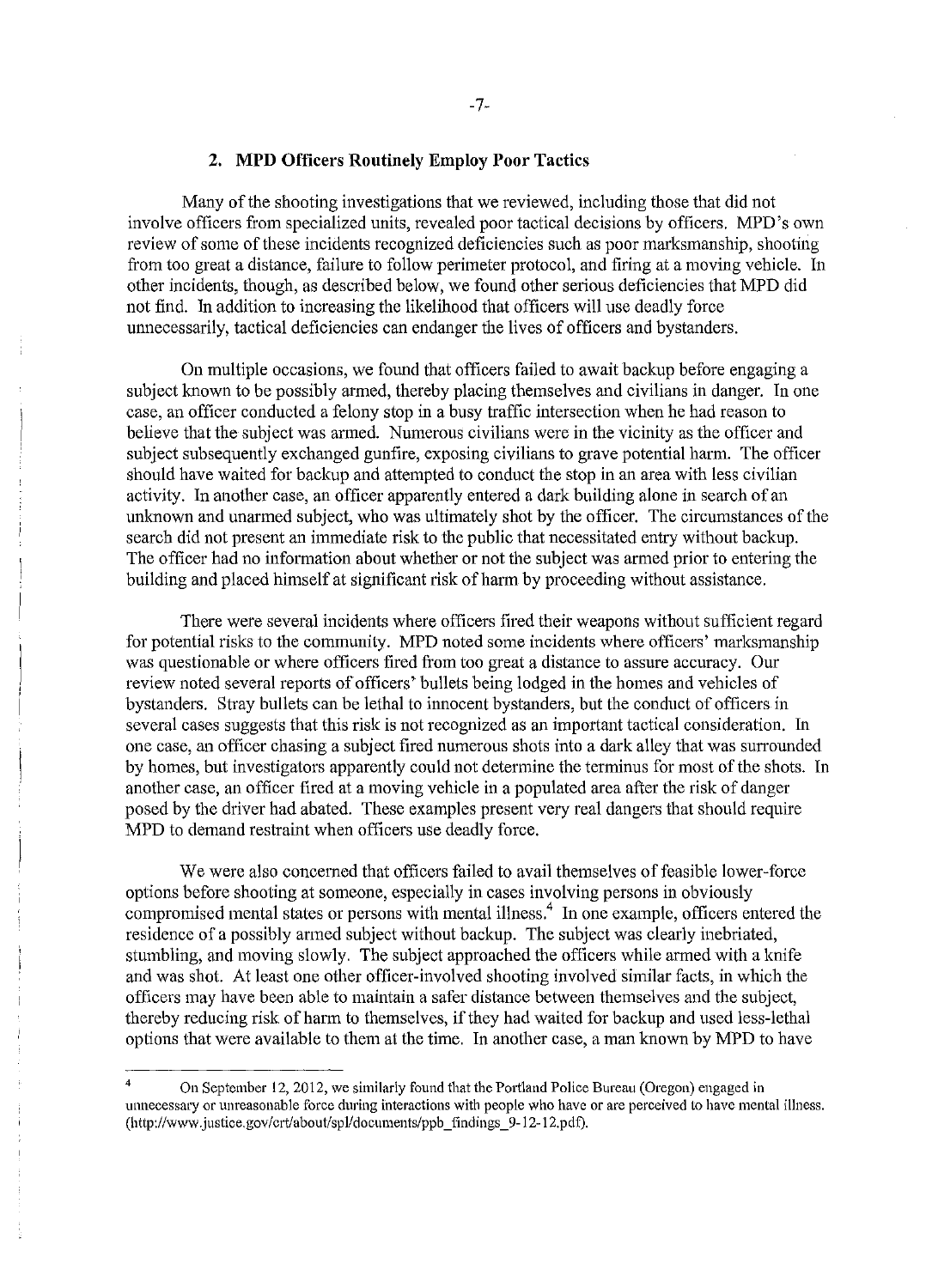mental illness was shot after he lunged at officers with a broken bottle. Numerous officers unnecessarily surrounded the man, escalating the situation, while a member of the Crisis Intervention Team (CIT) was attempting to speak with him. When the large number of officers surrounded the man and unsuccessfully attempted to deploy an electronic control device, they negated efforts by the CIT officer to de-escalate the situation towards a non-violent outcome. Although MPD had a CIT officer on the scene, unlike other cases involving persons with mental illness, the supervising officers failed to control the scene so that the CIT officer could do his job. An alternative approach prioritizing de-escalation techniques might have eliminated the need to use deadly force. Frequently, the failure of supervisors to command and control the scene in this and other deadly force incidents fostered poor tactical choices by the officers.

Given the poor tactics and inadequate investigative practices apparent in our review of shootings, we expected to see more personnel receive retraining. We are aware of few shooting cases where retraining was recommended at the conclusion of an investigation. Similar to what we observed during our first investigation, the failure to recognize poor tactical choices and require remedial training is partly the result of problematic investigative processes that conceal, if not ignore, deficiencies. This lack of retraining, alongside an ongoing pervasive use of poor tactics, suggests that inadequate tactical training and policy deficiencies may be contributing to avoidable uses of force.

### 3. **Improper Actions by Specialized Units**

Several shootings involved officers from MPD's specialized units, including the Tactical Robbery, Crime Suppression, Special Operations, Canine, and Gang Units. In 2008 and 2009, 3 out of 16 shootings involved an officer from a specialized unit, whereas 9 out of 17 shootings that occurred in 2010 and 2011 involved these officers.

Despite written MPD policy requirements, we found that specialized units do not always strictly adhere to operational plans. In one case, for example, a team of officers in a specialized unit improperly deviated from the requirements of a tactical plan. Using unmarked vehicles, the officers diverted from a plan in which they were only to provide particularized assistance when requested and, instead, followed a young man walking on the street. The officers ultimately shot the man, who had been carrying a gun. As noted above, not every situation involving an armed subject excuses the use of deadly force. *Graham,* 490 U.S. at 396-97. Here, the officers relied upon questionable grounds to initially approach the man, as they had no basis to believe that the subject was armed. Moreover, the officers' statements regarding whether or not they actually identified themselves as police officers and issued a verbal warning before shooting are, at best, uncertain. *See Garner,* 471 U.S. at 3 (finding that even in situations where deadly force may be justified, a warning should be given, if feasible).

Our review of completed shooting investigations raised several additional concerns about the role of specialized units. In several of the incidents, there were no marked police vehicles involved in the initial felony stops, and officers who participated in the related shootings and arrests were not immediately recognizable as officers. When unmarked vehicles are not immediately identifiable as police vehicles, and officers are not immediately identifiable as officers, confusion can lead to dangerous actions by officers, subjects and bystanders. The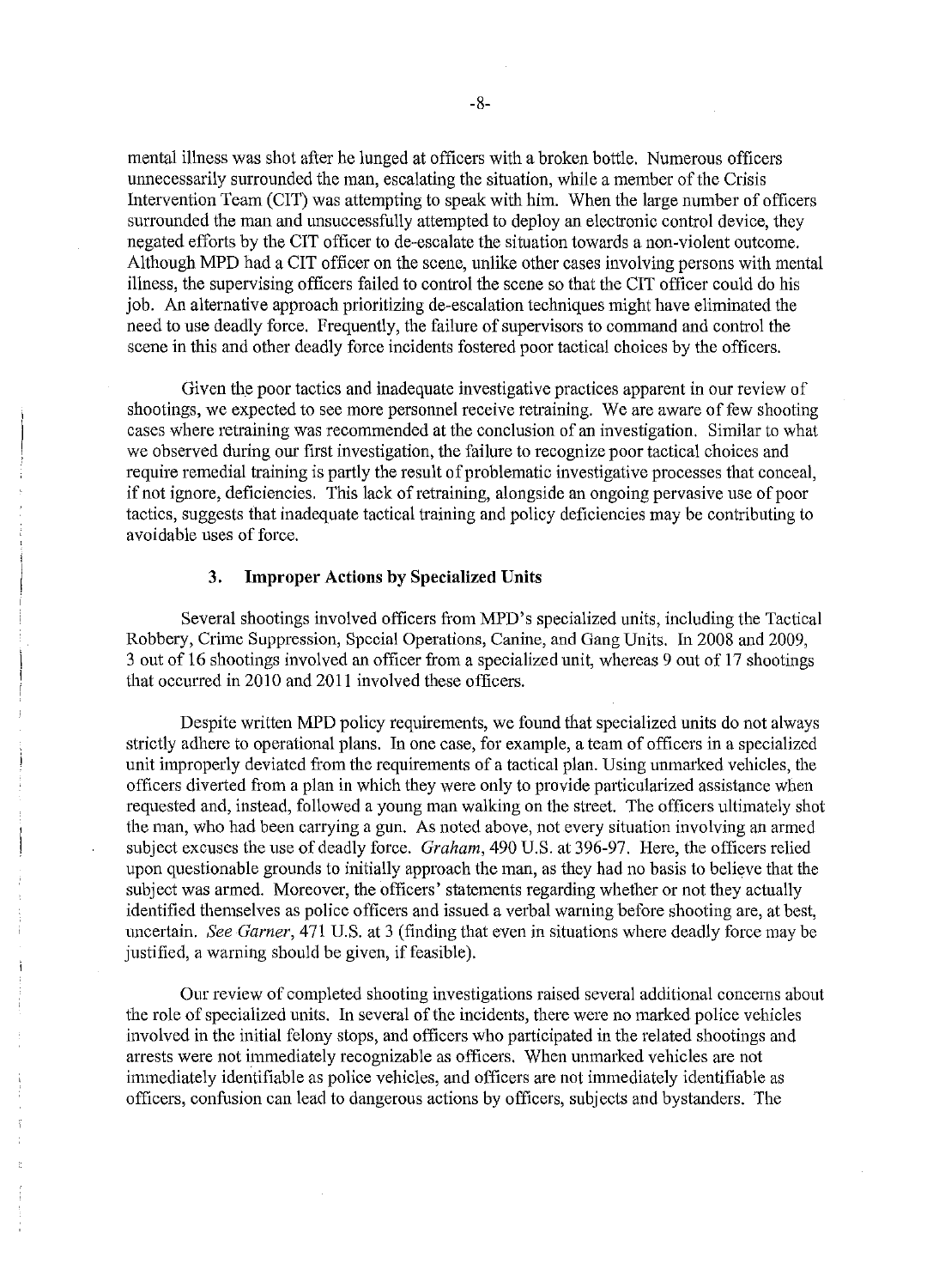potential dangers in MPD's practices are compounded by weak tactical planning, failures in after-incident analysis of tactical operations, and inadequate supervision of officers in the specialized units. Behaviors exhibited by some members of specialized units also suggest a lax recruitment process that insufficiently vets officer suitability for assignment to the units. We understand that MPD reduced the size of some of the specialized units in 2012 and returned a number of officers to patrol, ostensibly reducing the number of officers a single supervisor must manage, and we concur with this decision.

### **B. MPD's Investigations of Officer-Involved Shootings Are Inadequate**

In order to maintain an effective system of officer accountability, use of force investigations must be timely and thorough. An effective accountability system ensures that problematic conduct is identified and effectively remediated at all levels within a police department, from the actions of an individual officer to department-wide operations. MPD's failure to timely and thoroughly investigate officer-involved shootings undermines accountability and unnecessarily exposes the community and officers to risk. This is especially true where an officer is involved in multiple shootings, as is the case with several MPD officers. During our February 2012 tour and later meetings, MPD command staff acknowledged problems with the timeliness and quality of its officer-involved shooting reviews.

### **1. Outcomes of Shooting Investigations Are Unreasonably Delayed**

Our investigation revealed that there are often egregiously long delays in concluding administrative investigations of officer-involved shootings. To date, to our knowledge, MPD has completed only 24 internal investigations for the 33 officer-involved shootings that are the subject of our investigation. Thus, for almost a third of the shootings, MPD has not reached a conclusion internally as to whether or not the officer's firearm discharge was within policy. In some cases, the investigations have remained open for more than three years.

One of the most troubling delays involves a fatal 2009 shooting in which the only living witnesses are the shooting officers. More than three years after the incident, the involved officers still have not provided statements about what transpired during the shooting. The Office of the State Attorney ("SAO") has been unable to evaluate the officers' criminal culpability in the case, and without SAO's official decision to decline prosecution, MPD has decided not to compel the officers to provide statements in order to resolve its internal administrative investigation. This type of delay is unfortunately not uncommon in MPD. Among the closed investigations, at least two remained open for more than three years before reaching a conclusion, and one open shooting investigation has been pending for more than five years.

MPD recently terminated an officer, albeit almost two years after the shooting occurred, for an unjustified shooting in which an unarmed man died and another was wounded. We note further that 4 of the 17 total discharges for 2010 and 2011 involved officers who have since been arrested, indicted, or convicted of crimes unrelated to the shootings. Yet, two of those four shooting investigations are still pending.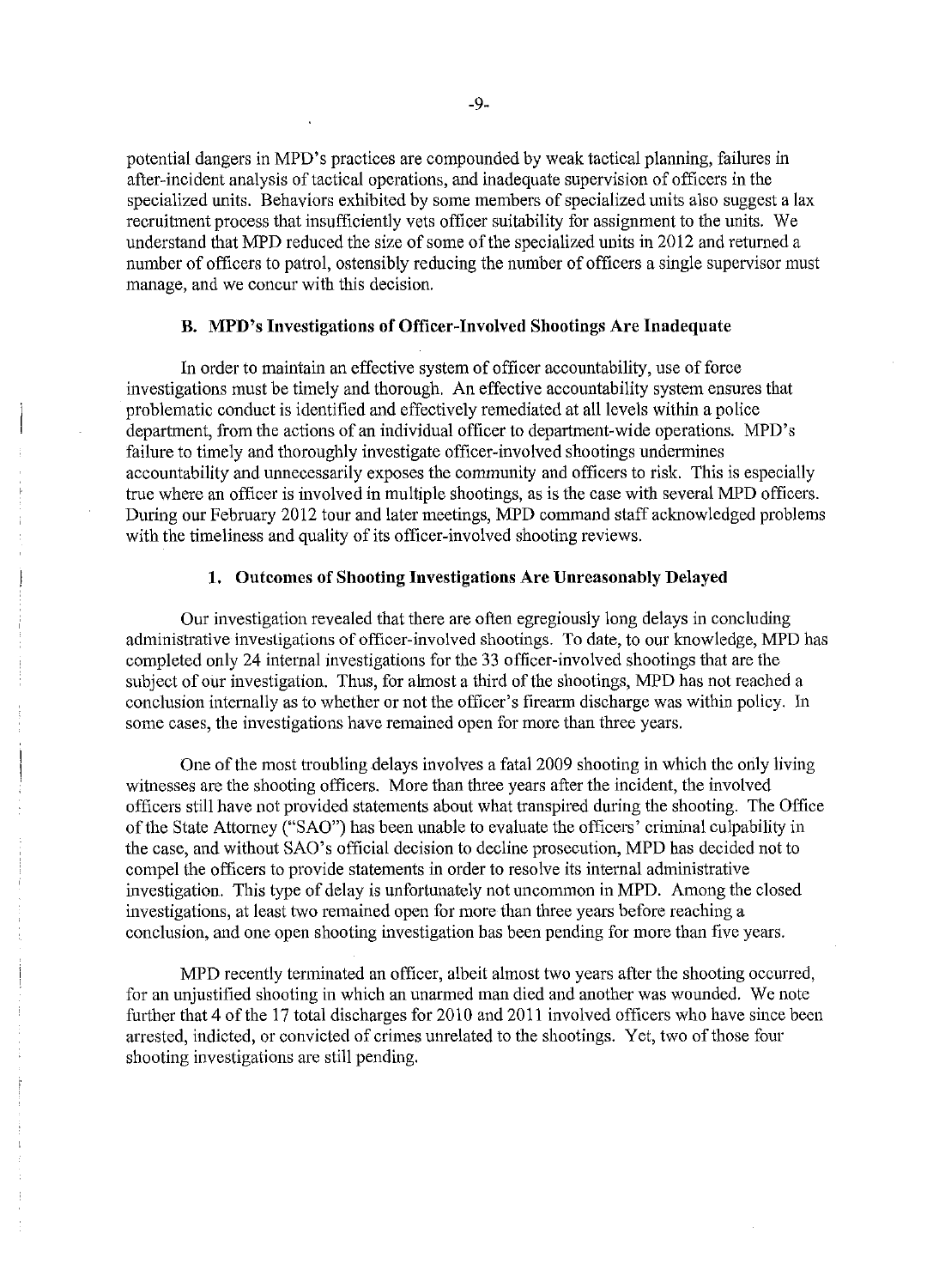These delays prevent prompt corrective action and cause possible policy, training, or equipment deficiencies to remain uncorrected for months or even years, compromising officer safety, opening MPD to potential liability, and increasing the likelihood that avoidable shootings may continue to occur. Such lengthy delays also prolong stress for employees, victims and their families awaiting administrative outcomes and diminish the public's confidence in MPD's ability and willingness to be held accountable.

As further evidence of the importance of timely investigations, we also observed that a combination of seven officers participated in over a third of the 33 officer-involved shootings we reviewed. All seven officers – four of whom were members of specialized units – intentionally discharged their weapons at individuals on multiple occasions over the course of four years. One officer discharged his weapon in four separate incidents during a three-year period, resulting in three deaths, and two of the four discharges are still under investigation. Another officer fatally shot two suspects in separate incidents within a two-week period, and both of those investigations are still pending after more than two years.

The fact that an officer is involved in repeat shootings does not establish whether the deadly force used was unjustified, but it should raise concerns for agency leadership. Yet despite the large number of officers involved in multiple shootings, MPD shooting investigations continue to be delayed significantly. Such delay means that MPD is unable to provide timely and specific feedback or discipline to the involved officer. At least two of the seven officers shot and killed a suspect while still under investigation for a previous discharge. In almost all law enforcement agencies around the country, immediately following a shooting, an officer is removed from the street and placed on administrative duty. In MPD, this reassignment is very brief and the officer is returned to street duties long before - sometimes years before - any determination is made about the propriety of the shooting. MPD also apparently does not consider an officer's record of alleged or substantiated misconduct, including past shootings, as a reason to expedite review of a shooting incident. Given the frequency of shootings among a small subset of officers, combined with the number of recent "unjustified" determinations by MPD, the possible safety consequences of MPD's investigative delays are extremely significant.

MPD's policies should but do not include specific timelines for completing shooting investigations, to assist MPD's ability to prevent future shootings and to ensure that MPD can hold officers accountable for misconduct. State law requires that an officer be notified of disciplinary action within 180 days of an incident of misconduct. If notification occurs after the 180-day deadline, MPD risks being precluded from imposing discipline upon the officer. Although the pendency of a criminal investigation tolls the limitation period  $(Fl. St. § 112.532(6)(a))$ , we uncovered several pending and completed investigations in which MPD failed to determine disciplinary outcomes even 180 days *after* the SAO's criminal investigation ended. Assuming that the pendency of a criminal investigation is the only condition that may have tolled the statutory period for the cases under our scope of review, MPD may be barred from imposing discipline in approximately one-third of the shootings, even where it finds that the shooting was unjustified. By rendering disciplinary action impossible, MPD loses an essential tool in its system of accountability.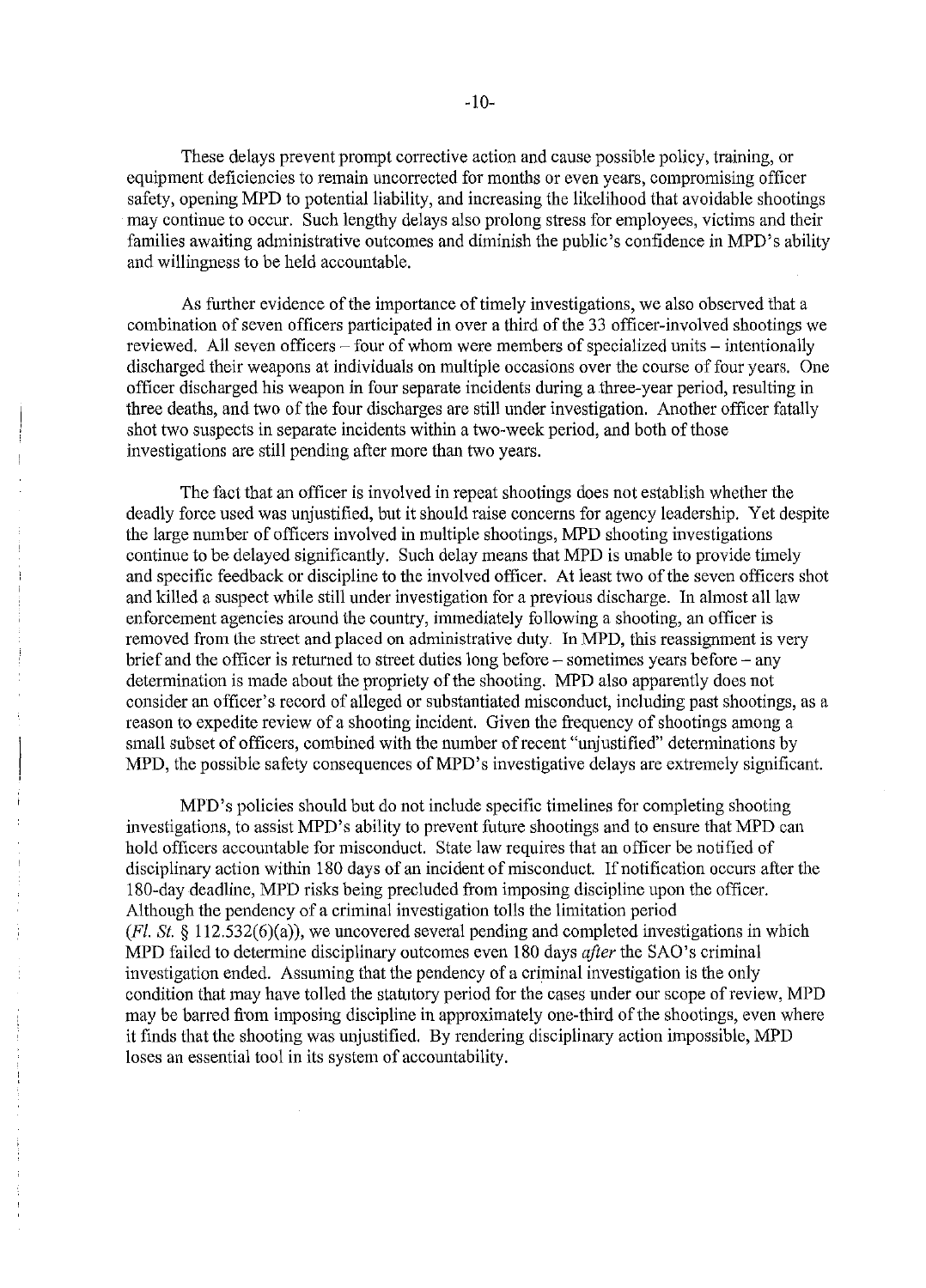Confusion about how MPD's investigative units – Homicide and Internal Affairs – work together on shooting investigations may also contribute to the extensive delays we observed, as well as compromise investigative outcomes. In practice, it is unclear which unit is responsible for leading shooting investigations despite written policy guidelines. In one disturbing case, for example, investigators from Internal Affairs were prohibited by Homicide from being present when *any* statements were taken from the shooting officer or any witnessing officers, despite the fact that Internal Affairs was generally supposed to lead shooting investigations. MPD policy and practice should clearly delineate the respective responsibilities of the Homicide and Internal Affairs units in order to preserve the integrity of parallel criminal and administrative investigative processes, ensure objective fact-gathering, and assign responsibility for delayed outcomes.

We recommend that all involved entities coordinate efforts to ensure investigative tracking and timely outcomes. Based upon the'documents we received from MPD, and the apparent difficulty that MPD encountered in locating some of the investigative materials, it appears that the system used for tracking use of force investigations in general is not used to track investigations of officer-involved shootings. We further recommend that MPD establish a reliable system for tracking the status of investigations and organizing relevant investigative materials.

# 2. Shooting Investigations Fail to Adequately Analyze and Explore Facts to Determine Whether a Shooting is Justified

As noted in our summary of the 2002 investigation, MPD has a history of conducting inadequate force investigations. Unfortunately, the troubling trends that emerged in our review of the completed shooting investigations this time are almost identical to the problems that we identified in our previous investigation. For example, we found that the files for recently completed investigations revealed little administrative or operational analysis by MPD. As a consequence, the opportunity to learn from an incident and apply lessons learned to future incidents, at both the individual and departmental levels, was lost. Administrative reviews became progressively less thorough over the period we analyzed, and MPD failed to address how the incidents and their investigations affected the department's relationship with the community.

In many of the investigative interviews of involved officers, we found that investigators did not sufficiently probe the officers' statements of events to determine if force was necessary and whether less-lethal options were available. Frequently, investigators asked leading questions and did not properly follow up on the answers. Investigators also failed to probe important details, such as whether the officer had attempted de-escalation techniques, and the relative physical positions of the officer and subject at the time of the shooting. These failures were especially troubling in cases where there were inconsistencies between shooting officers' statements, the statements of other officers, and the physical evidence. For those officers in the specialized units who were involved in shootings, investigators and reviewers did not always consider the units' operational policies or relevant after-action reports in evaluating the incidents.

Our review also revealed some disturbing lapses and omissions by MPD investigators. In one investigation, for example, multiple civilian witnesses alleged that officers involved in a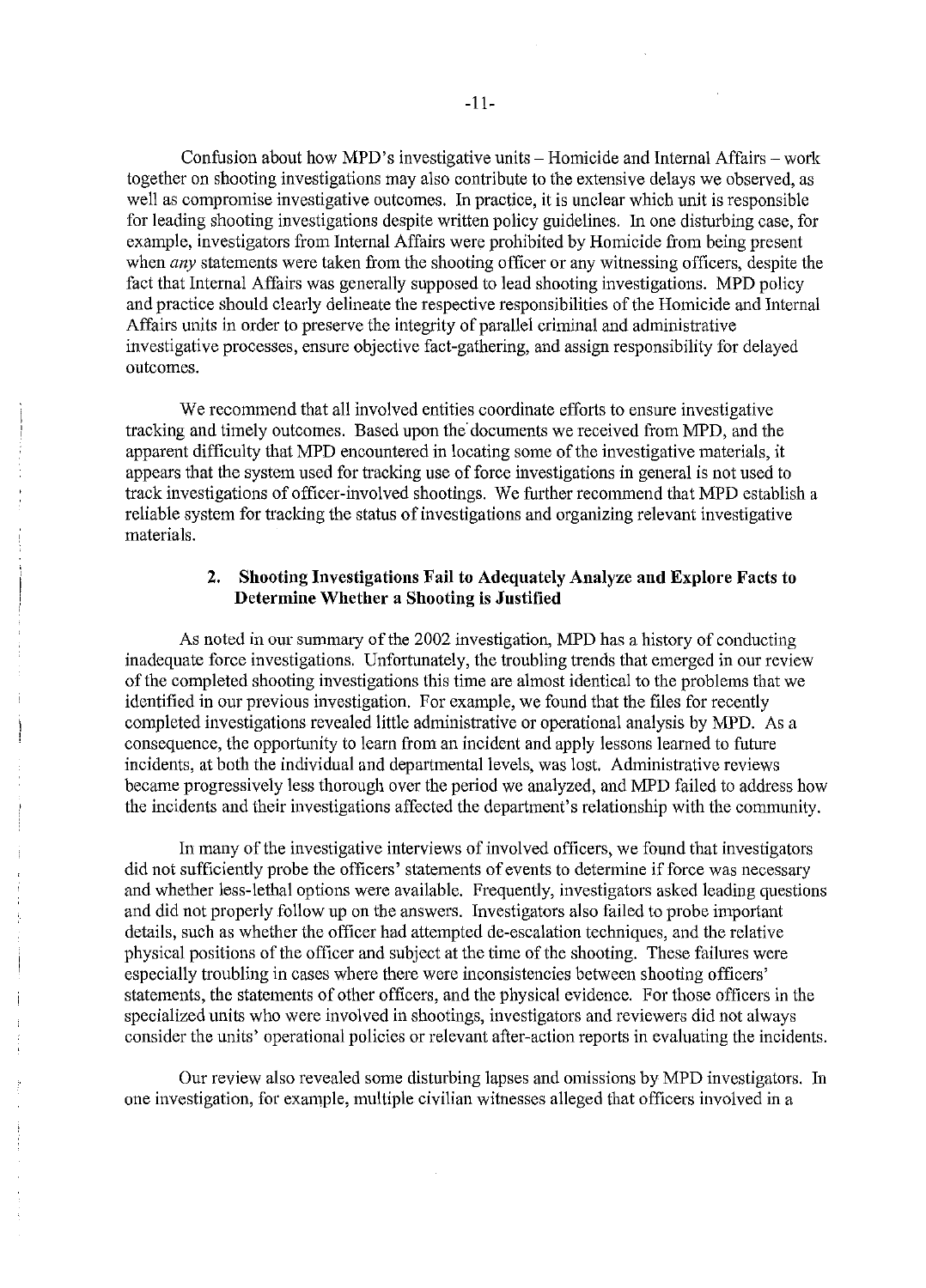fatal shooting exhibited questionable behavior prior to the shooting. Despite physical evidence at the scene that partly corroborated the civilians' allegations, investigators did not mention the physical evidence in written reports or ask any of the involved officers about the allegations or physical evidence in their sworn'statements, ignoring a relevant part of the investigation. In another example, officers failed to adequately preserve the shooting scene so that investigators could accurately determine the locations of the shooting officer, the subject and physical objects in close proximity at the time of the discharge. Even with the incomplete evidence that was preserved in that case, a laboratory analysis based upon photos of the scene appears to suggest that MPD failed to provide the lab with the entire set of photos that it had collected, and therefore the lab may have reached an erroneous conclusion because of the omitted photos. It is impossible to have accurate and thorough internal investigations with such lapses and omissions.

Finally, we found that MPD does not adequately or timely capture the shooting officer's version of events, in two ways. First, in some of the earlier cases we reviewed, we found that MPD would complete an administrative investigation with the single exception of taking the shooting officer's statement, which would be taken as soon as the SAO declined to prosecute the officer. MPD routinely treats these statements as involuntary pursuant to its unnecessarily restrictive interpretation of *Garrity* v. *New Jersey,* 385 U.S. 493 (1967). *Garrity* is intended to apply narrowly to situations where the officer is required to give a statement or face termination, and the officer reasonably believes that the statement could be self-incriminating. It is not meant to apply to officers' routine documentation of their activities, including, for example, the completion of incident and use of force reports, or to discussing the same with department officials. *E.g., United States* v. *Camacho,* 739 F. Supp. 1504. 1521 (S.D.Fla.1990) (noting that "the mere fact that the Defendants may have felt compelled to give a statement at the scene to their colleagues and superiors as a normal part of their duties as police officers is not enough to invoke *Garrity*").<sup>5</sup>

We recommend that MPD policy be revised to provide shooting officers the opportunity to give voluntary statements as soon as practicable after each shooting, but in any case within no more than 24-48 hours, absent exigent circumstances. MPD may also determine that compelled statements are appropriate if the Chief so decides after consultation with the SAO. MPD policy and practice should give the Chief the opportunity to compel statements if doing so will not interfere with any pending criminal investigation. Second, it appears that MPD has no mechanism to obtain a public safety statement from the officer immediately after a shooting. We recommend that MPD have a policy regarding the provision of a brief public safety statement immediately following a shooting, but in any case no later than the end of the officer's tour of duty, absent exigent circumstances.

On November 23, 2011, we provided comprehensive technical assistance to the Seattle Police Department regarding *Garrity* protections. Our Seattle Police *Garrity* technical assistance letter may be useful to MPD as well. http://www.justice.gov/crt/about/spl/findsettle.php#police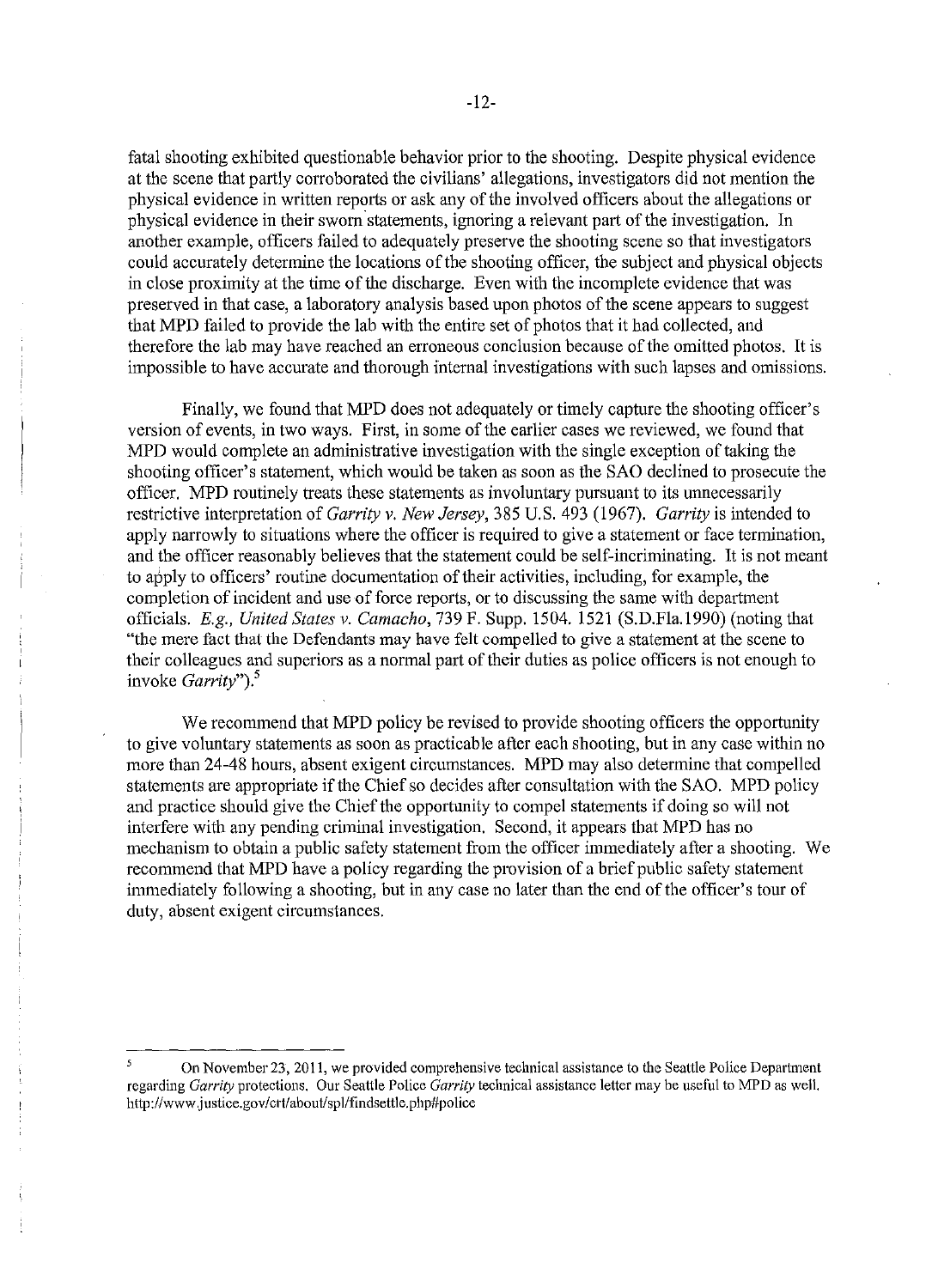### **III. CONCLUSION**

As noted above, we are encouraged that, since we opened our investigation and conducted on-site debriefings, MPD implemented or intends to implement certain changes to address problems with officer-involved shootings. We further note that the total number of shootings decreased significantly in 2012 to almost half of the total for each of the preceding four years. Recent reviews also appear to be more thorough and propose remedial actions to address errant conduct. However, given the fact that this is our second investigation of MPD within the last twelve years, and the fact that many of the deficiencies that we previously uncovered now appear to be deeply rooted, we are concerned about the sustainability of these recent changes.

We are reminded of the fact that, in 2006, we commended MPD for implementing some of the policy reforms that we suggested in 2003. We were hopeful at that time that the reforms were laying the foundation for the practice of constitutional policing in the City of Miami. However, the series of shootings that prompted our present investigation, and the findings we have made here, make clear that some of the problems are still entrenched. Our first investigation of MPD came after highly publicized incidents of MPD officers engaging in excessive force and corrupt conduct. Our second investigation has revealed systemic concerns about MPD's use of deadly force and comes amid another round of highly publicized allegations of corruption within the ranks of MPD.

We are hopeful that we can collaborate in the immediate future to craft and implement court-enfon;eable, sustainable remedies to correct the deficiencies we have identified. Please note that this findings letter is a public document and will be posted on the Civil Rights Division's website. The DOJ attorneys assigned to this investigation will be contacting the City's attorneys to discuss this matter in further detail. If you have any questions regarding this letter, please contact Jonathan Smith, Chief of the Civil Rights Division's Special Litigation Section, at (202) 514-5393.

Sincerely,  $\lambda$   $\left\{\right\}$ 

Thomas E. Perez Assistant Attorney General

cc; Julie O. Bru Office of the City Attorney 444 SW 2nd Avenue, Suite 952 Miami, FL 33130